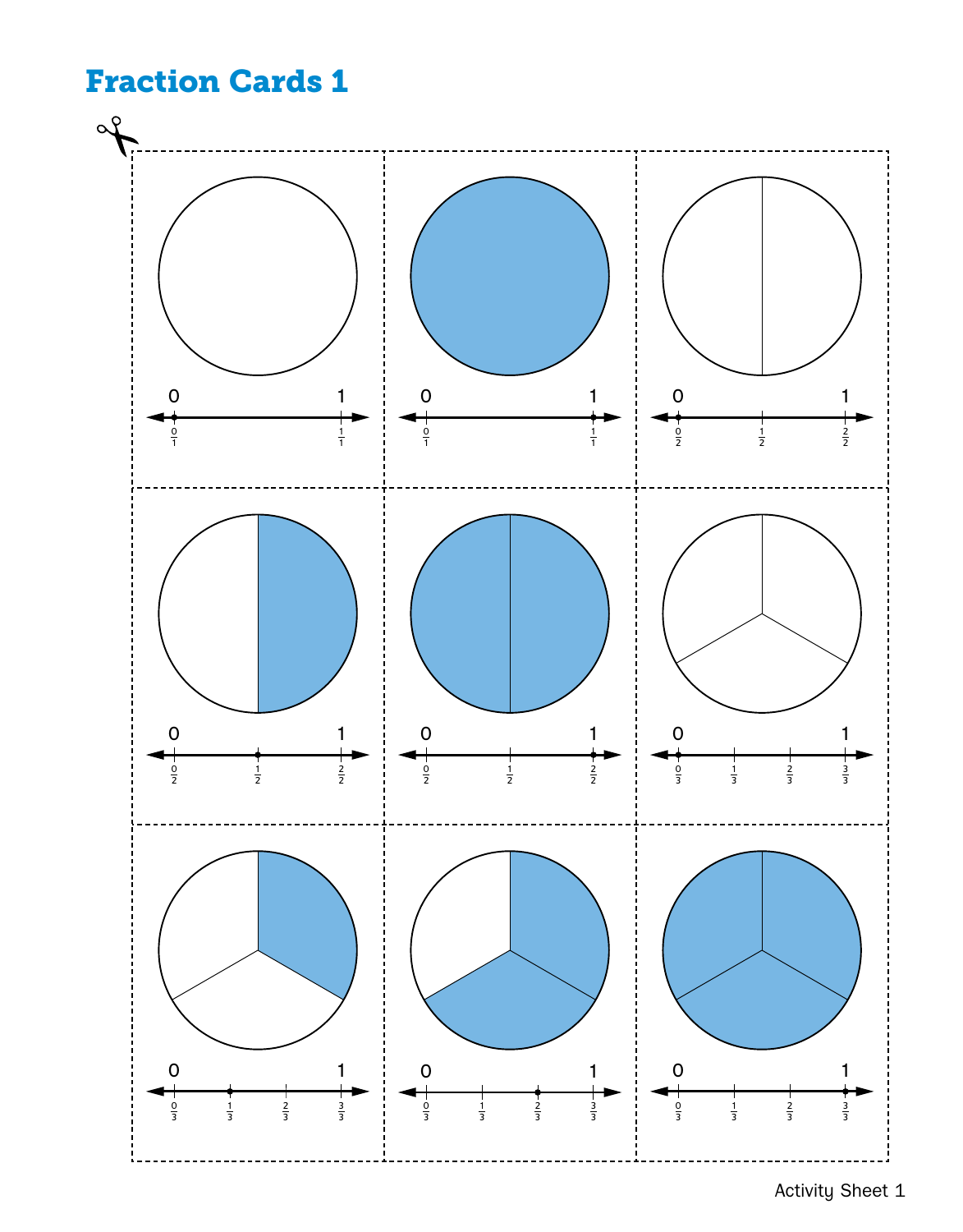**Fraction Cards 1 (continued)**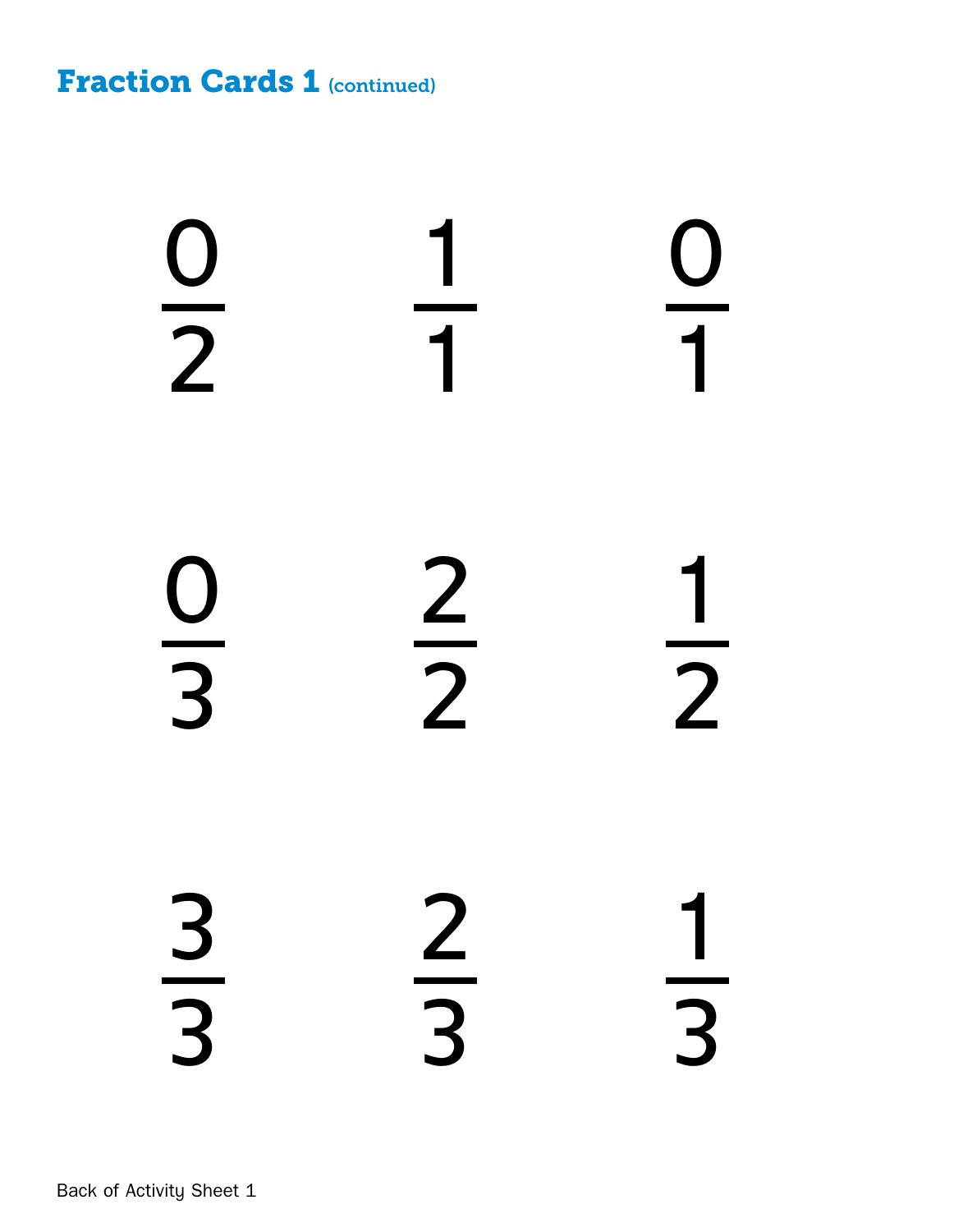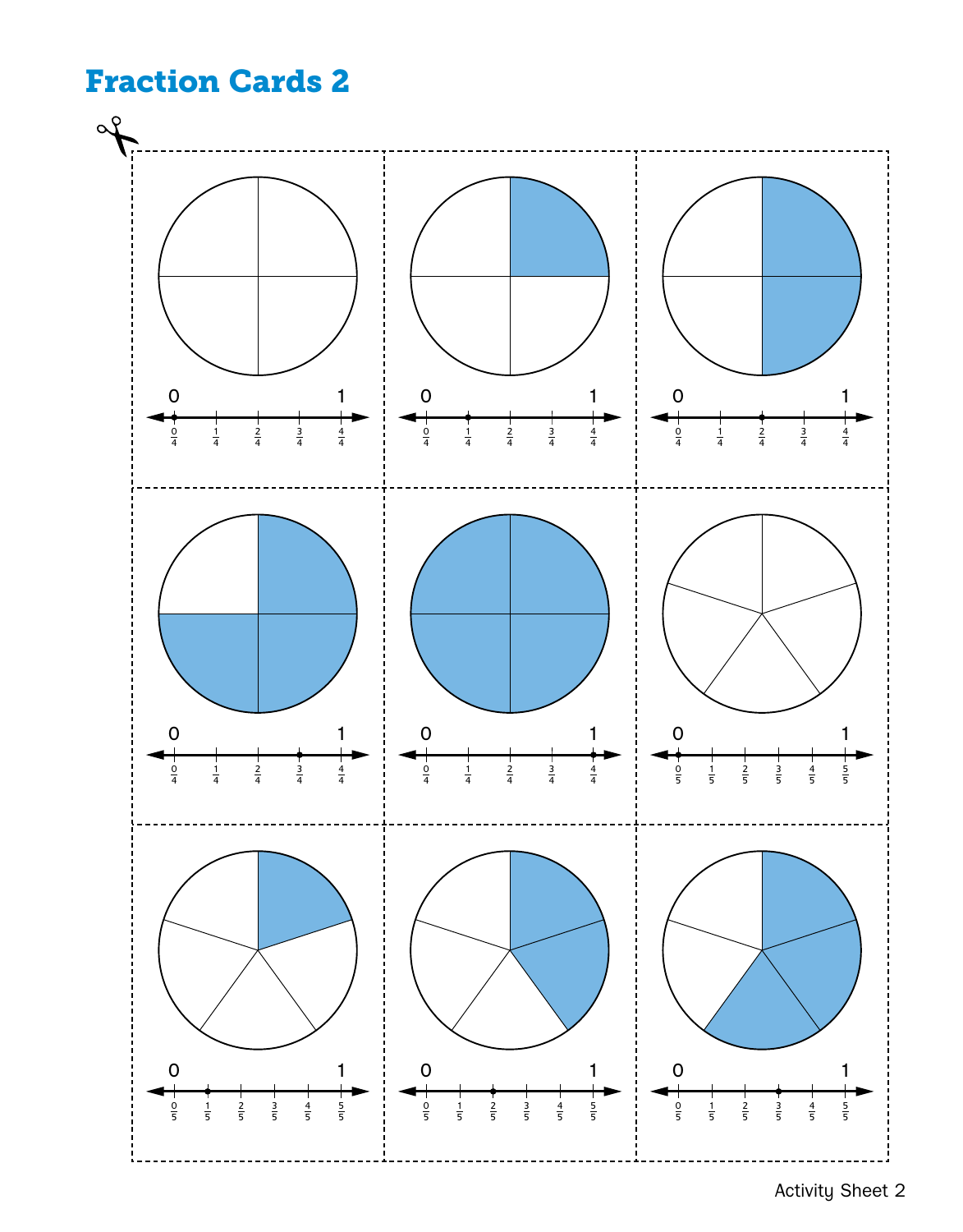**Fraction Cards 2 (continued)** 

Back of Activity Sheet 2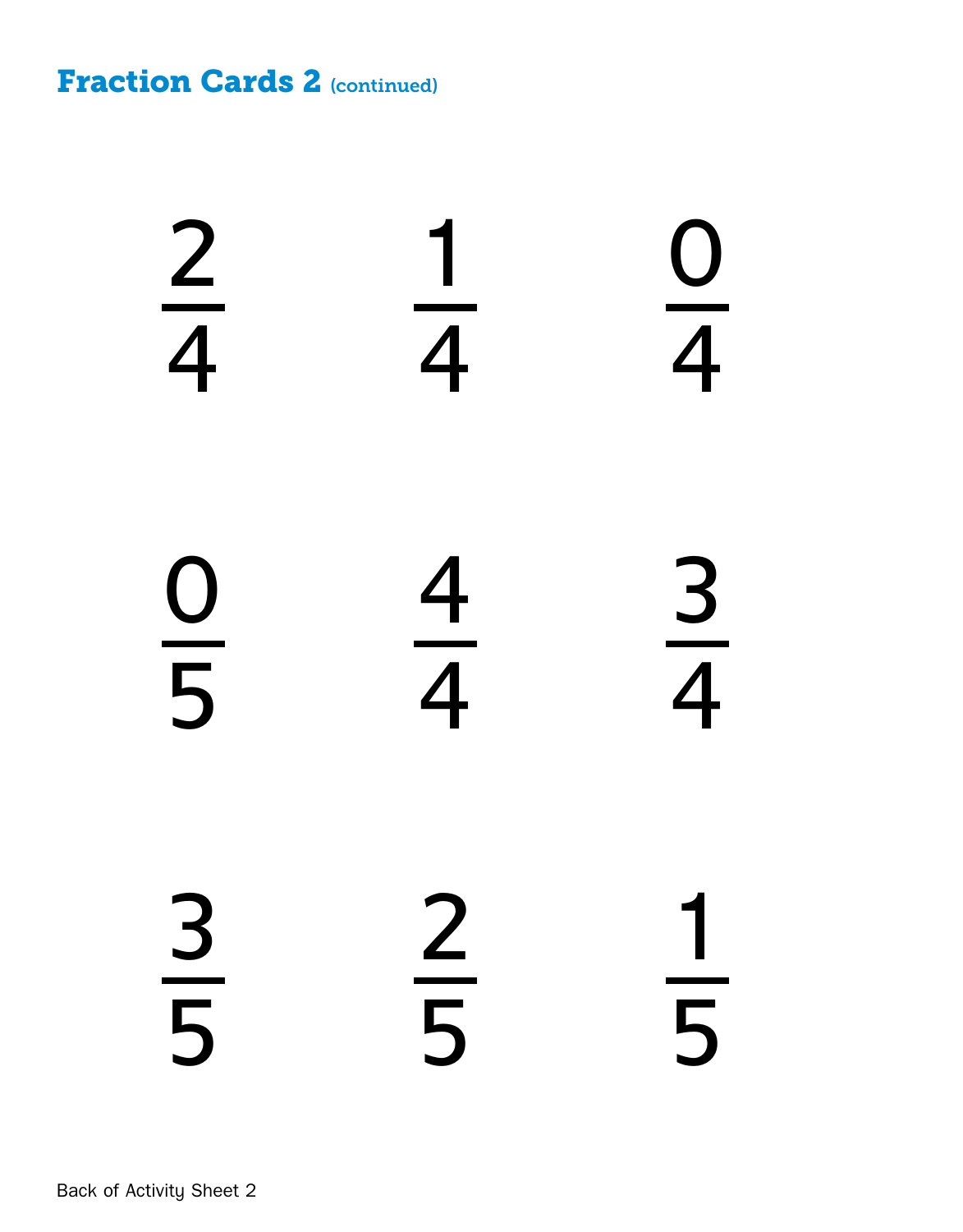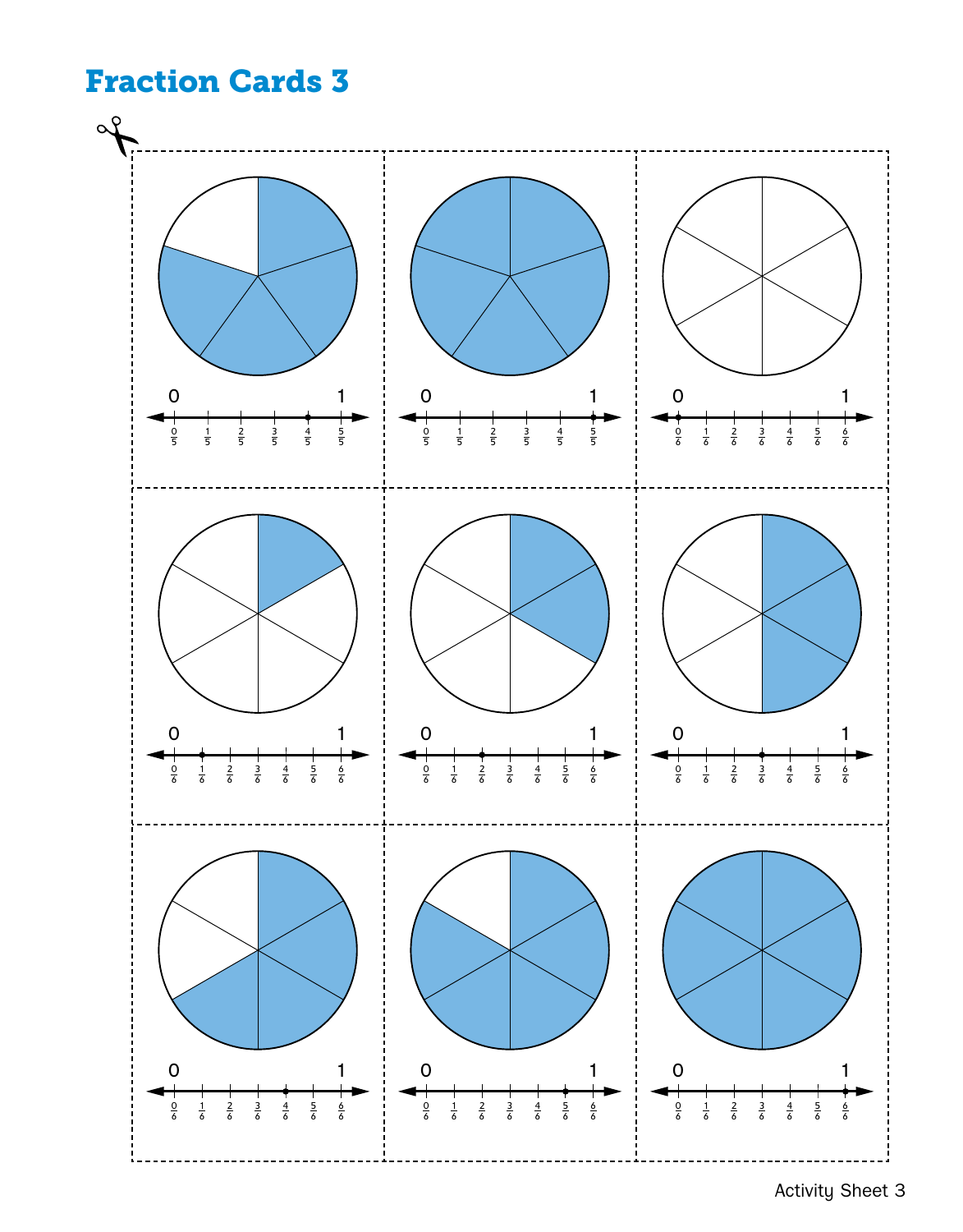**Fraction Cards 3 (continued)**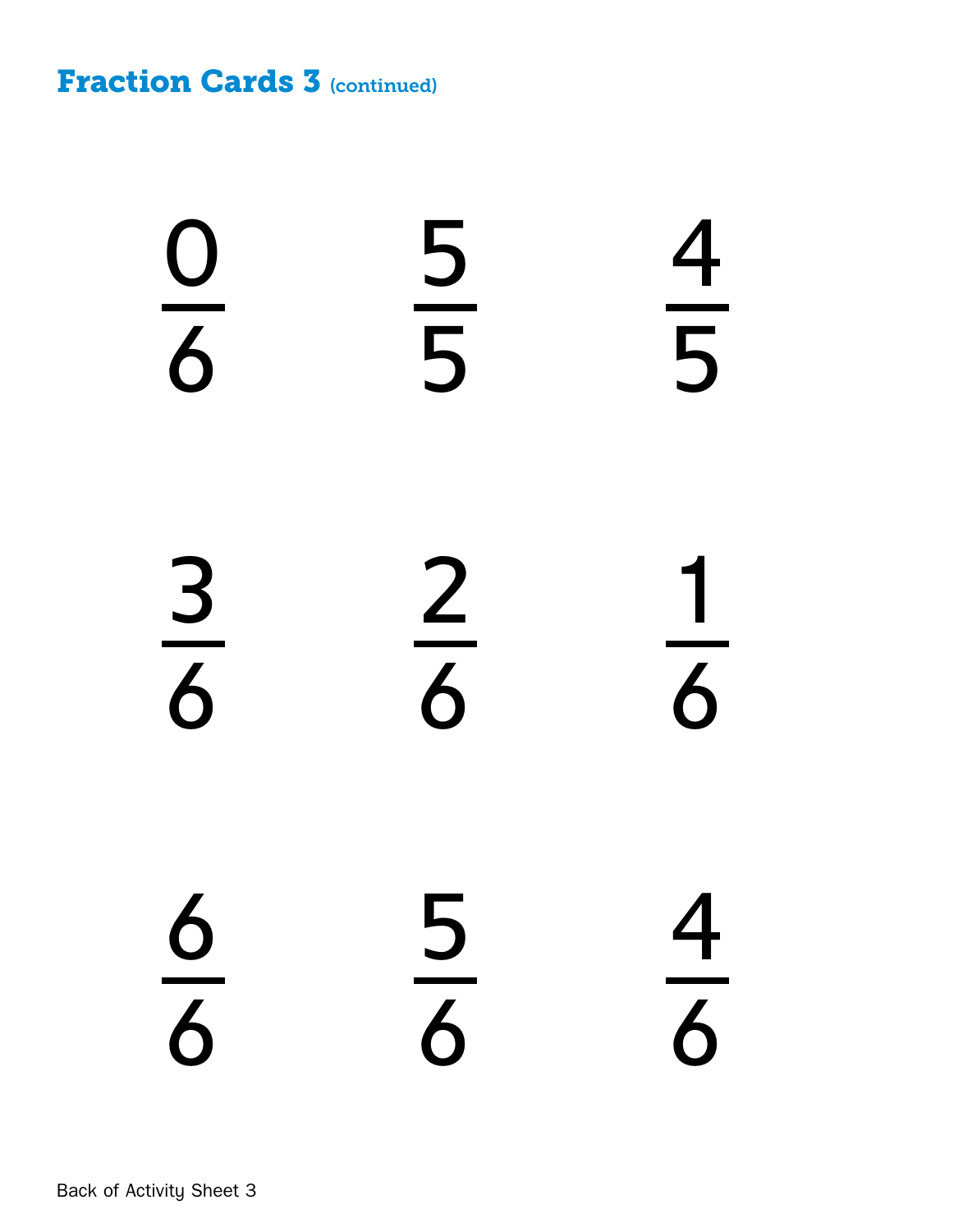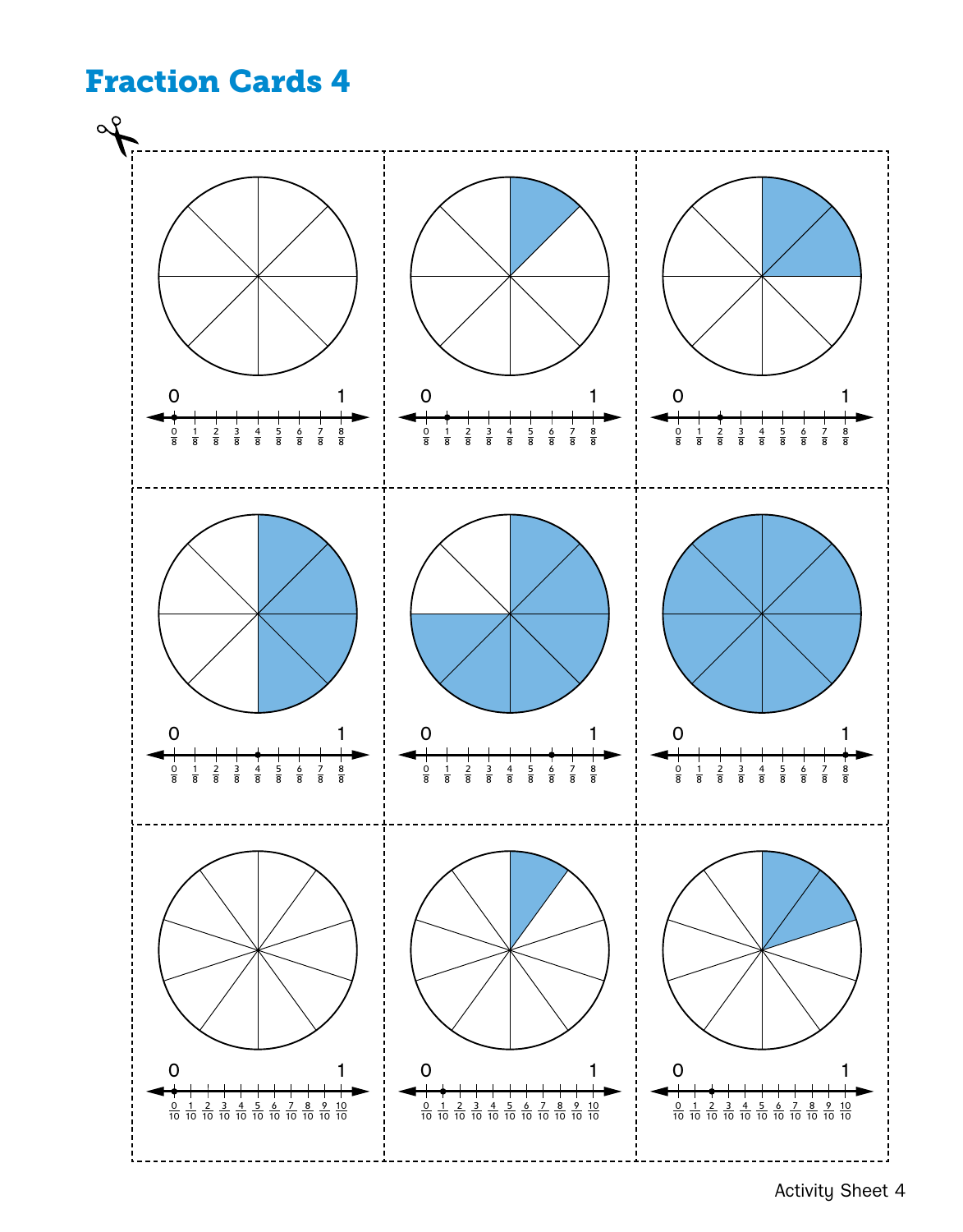**Fraction Cards 4 (continued)**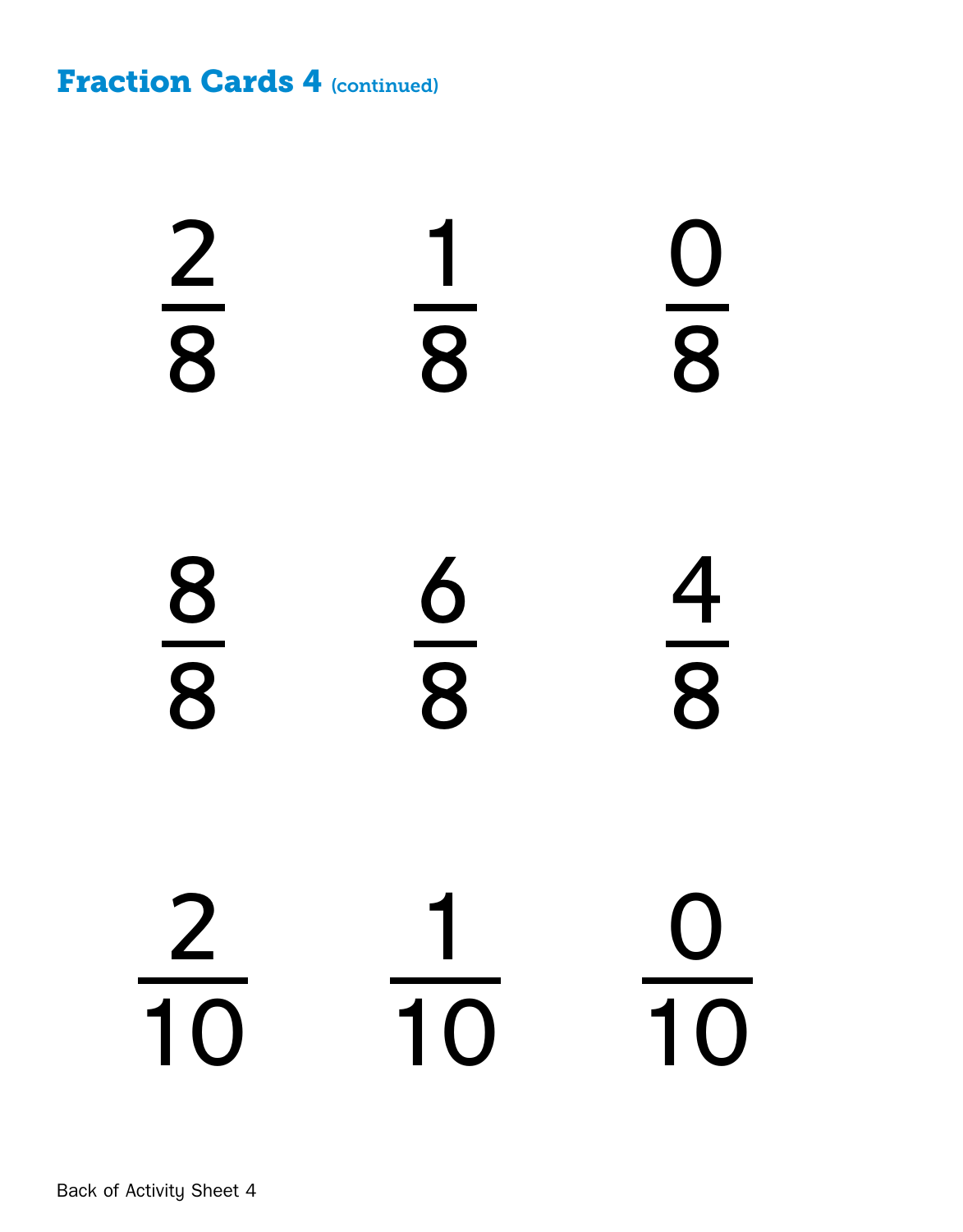

Activity Sheet 5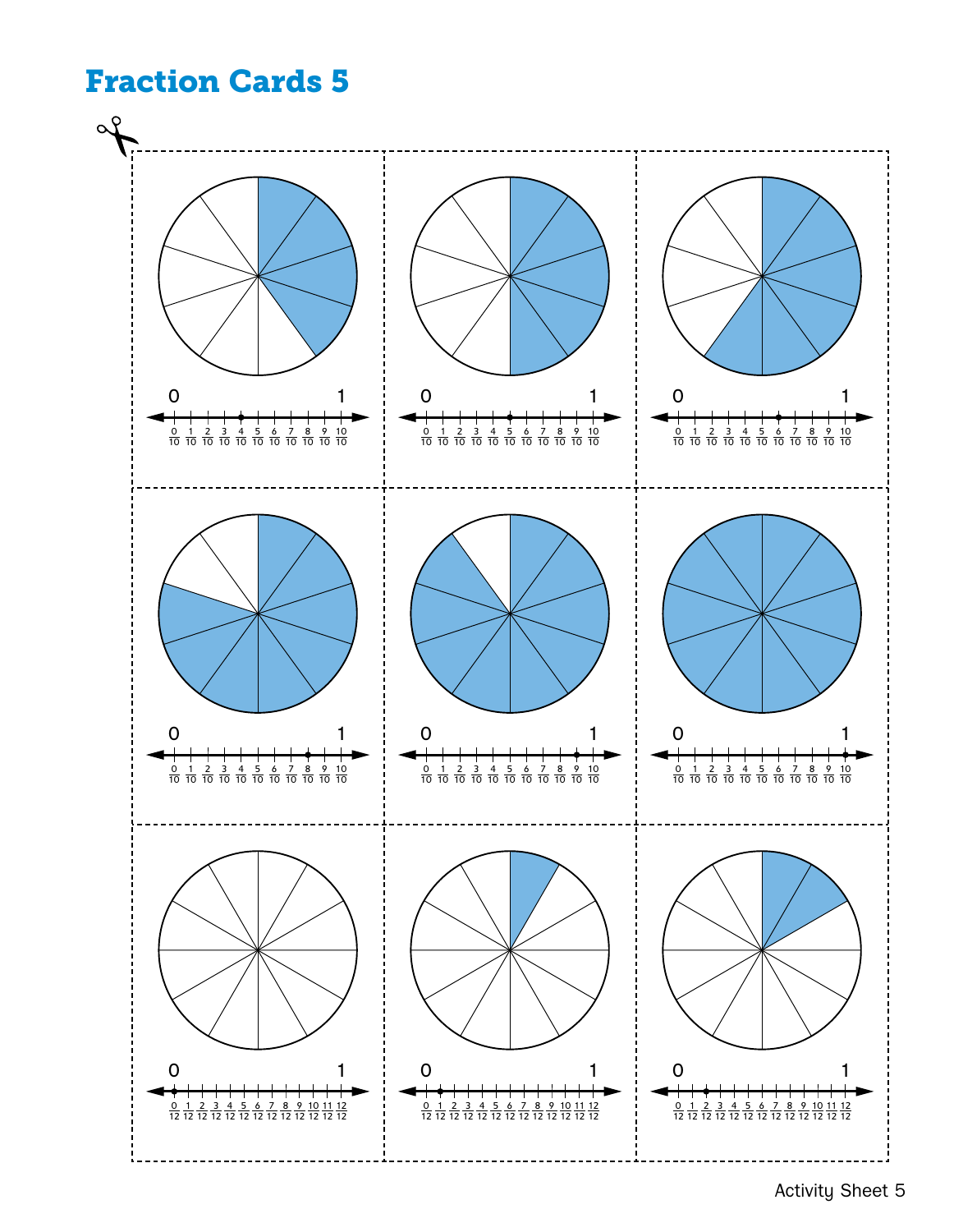**Fraction Cards 5 (continued)** 

Back of Activity Sheet 5  $m$  sheet  $\sigma$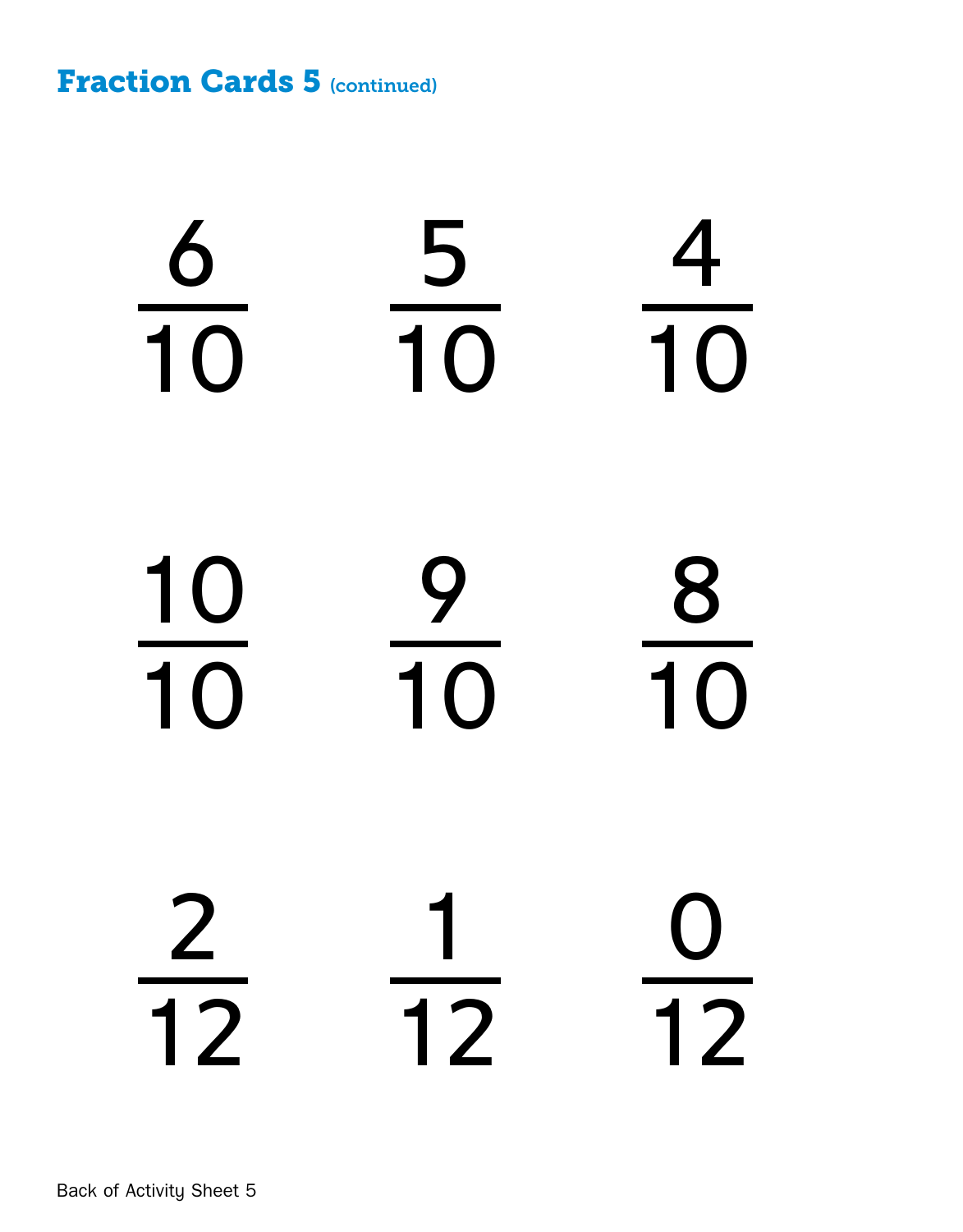

Activity Sheet 6